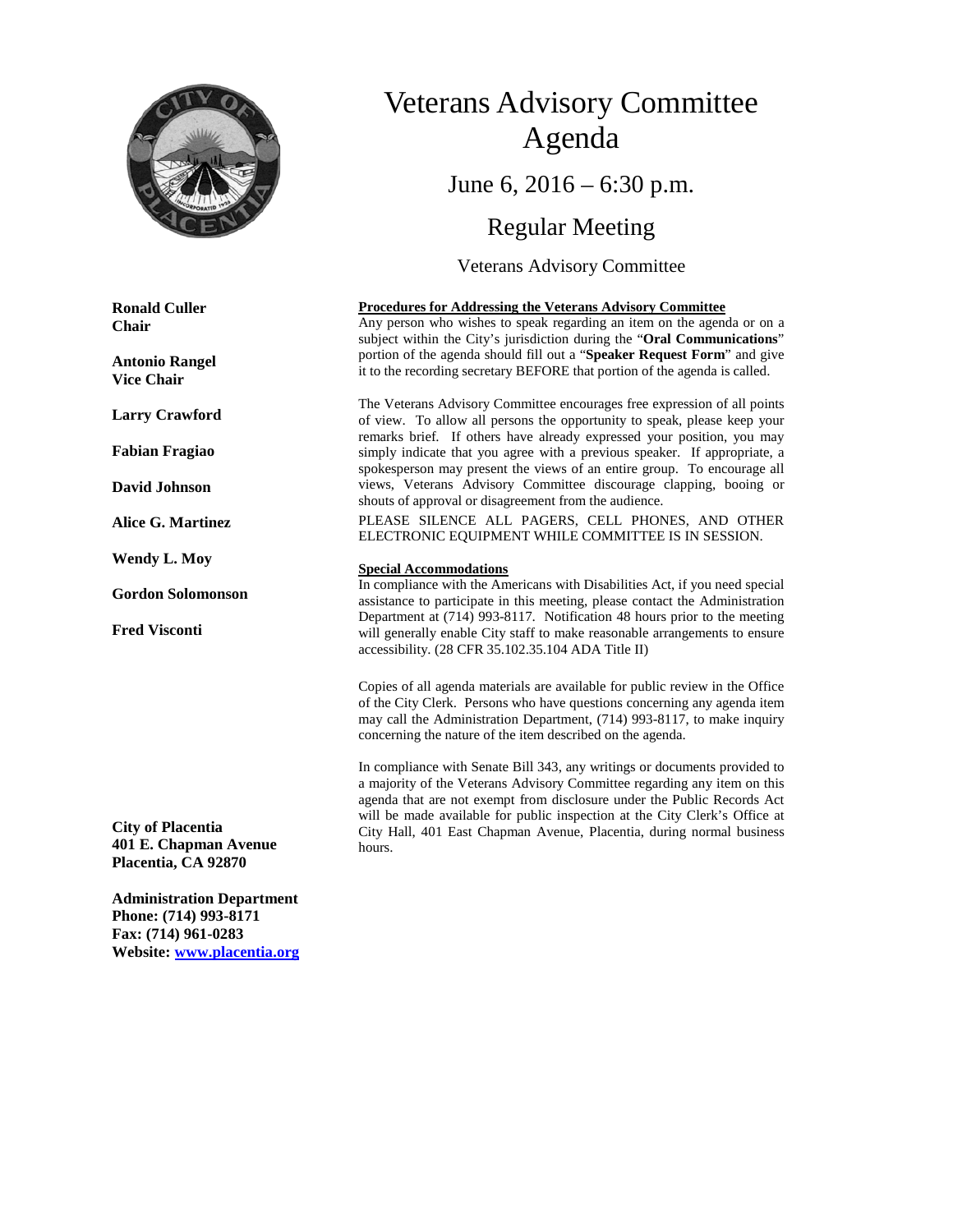#### **REGULAR MEETING**

JUNE 6, 2016

6:30 p.m. – Placentia City Hall

## **MEETING CALLED TO ORDER**

#### **ROLL CALL**: Chair / Ronald Culler Vice Chair / Antonio Rangel Larry Crawford Fabian Fragiao David Johnson Alice G. Martinez Wendy L. Moy Gordon Solomonson Fred Visconti

### **PLEDGE OF ALLEGIANCE**

#### **ORAL COMMUNICATIONS**

At this time the public is invited to address the Veterans Advisory Committee concerning any agenda item, which is not a public hearing item or other items under the jurisdiction of the Veterans Advisory Committee.

#### **COMMITTEE COMMENTS AND REPORTS**

The purpose of these reports is to provide information on projects and programs that are discussed at sub-committee meetings. No decisions are to be made on these issues. If a Committee member would like formal action on any of the discussed items, it will be placed on a future Committee Agenda.

#### **VETERANS ADVISORY COMMITTEE AGENDA**

- 1. Minutes a. Regular Meeting – April 4, 2016 Recommended Action: Approve
- 2. Legislative Updates of Veterans Programs and Services Committee members will share updates of any federal, state, or local law or program changes that affect services to veterans.
- 3. Flag Day Ceremony Review of the Flag Day Ceremony scheduled for Tuesday, June 14, 2016 at 6:30 p.m. at the Civic Center Courtyard, 401 E. Chapman Avenue. Special "Thank You" card for displaying your flag to be distributed.
- 4. 2016 Veterans Day Observance Ceremony Discuss the 2016 Veterans Day Ceremony for Friday, November 11, 2016 and review names for consideration to be placed on the monument.